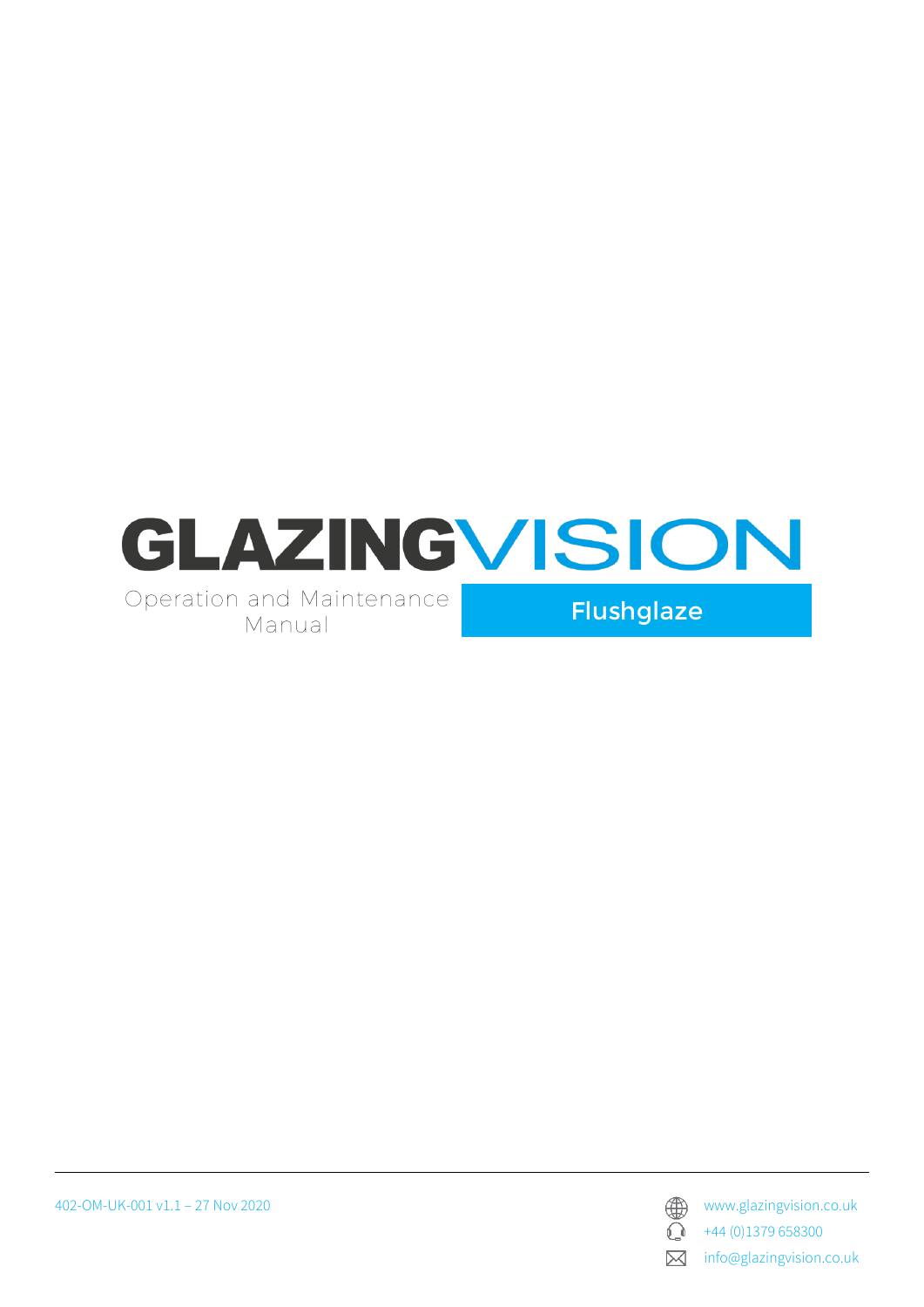### **Contents**

| <b>Section Description</b>                    |       |
|-----------------------------------------------|-------|
| Introduction                                  | 3     |
| Safety Information                            | 4     |
| Glass Specification and Breakage Instructions | 5     |
| Routine Maintenance                           | 5     |
| Disposal at End of Life                       | $6\,$ |
| Security and Certification                    | 6     |
| Serial Number                                 | 7     |
| Warranty Information                          |       |
| Maintenance Log                               | 8     |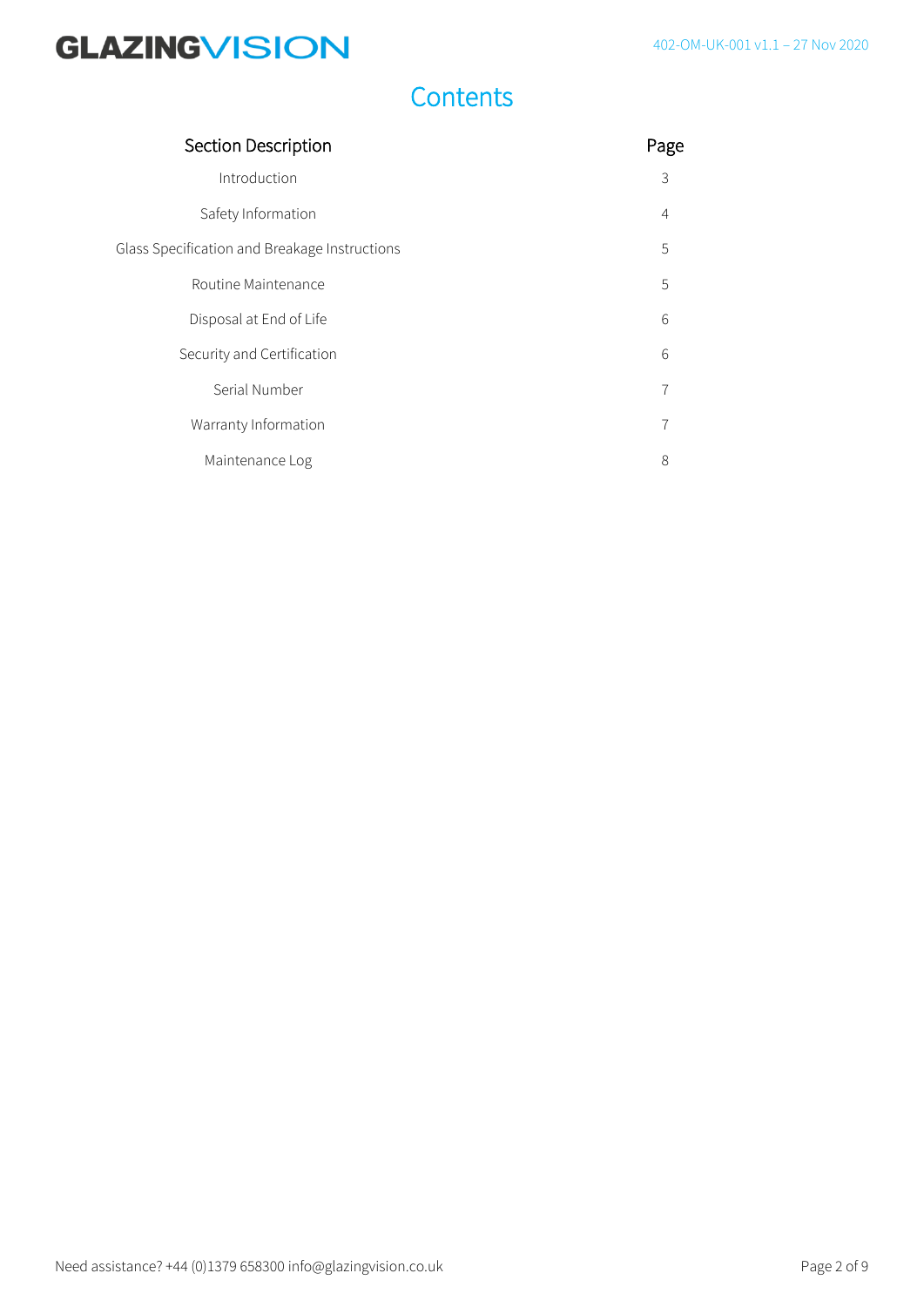### **Introduction**

Thank you for purchasing a Glazing Vision Flushglaze. We hope that it gives you many years of service. The Flushglaze is a fixed product designed to provide maximum daylight with minimum visible internal structure. It is available as a standard Flushglaze product, a fire-rated Flushglaze product and as a walk-on Flushglaze product.

The Flushglaze is available in a variety of configurations - singlepart and multipart formats in rectangular and circular shapes with and without wall abutments, the maintenance is similar regardless of type. Special care should be taken with fire-rated products so as not to do or change anything that might affect its fire certification.

The product is intended to provide natural daylight and weather resistance. It is fixed and does not open. Only walk-on units may be walked on, and only fire-rated units are certified as such.

A variety of optional extras such as special colour and easy clean coating are available. A variety of anti-slip finishes are available for walk-on glass.

This product is robust and long-lasting, boasting excellent thermal performance and air tightness. Walk-on glass will have been designed to suit the relevant floor loading specified at the time of order, this should be checked for suitability if the building use changes.

Maintenance must only be carried out by suitably qualified personnel. Care should be taken when working on the product, avoiding accidental damage. Maintenance requirements can be found within this manual and maintenance log records must be completed to ensure the unit performs as required and the warranty is not invalidated.

Should you have any queries beyond this manual please do not hesitate to contact Glazing Vision.

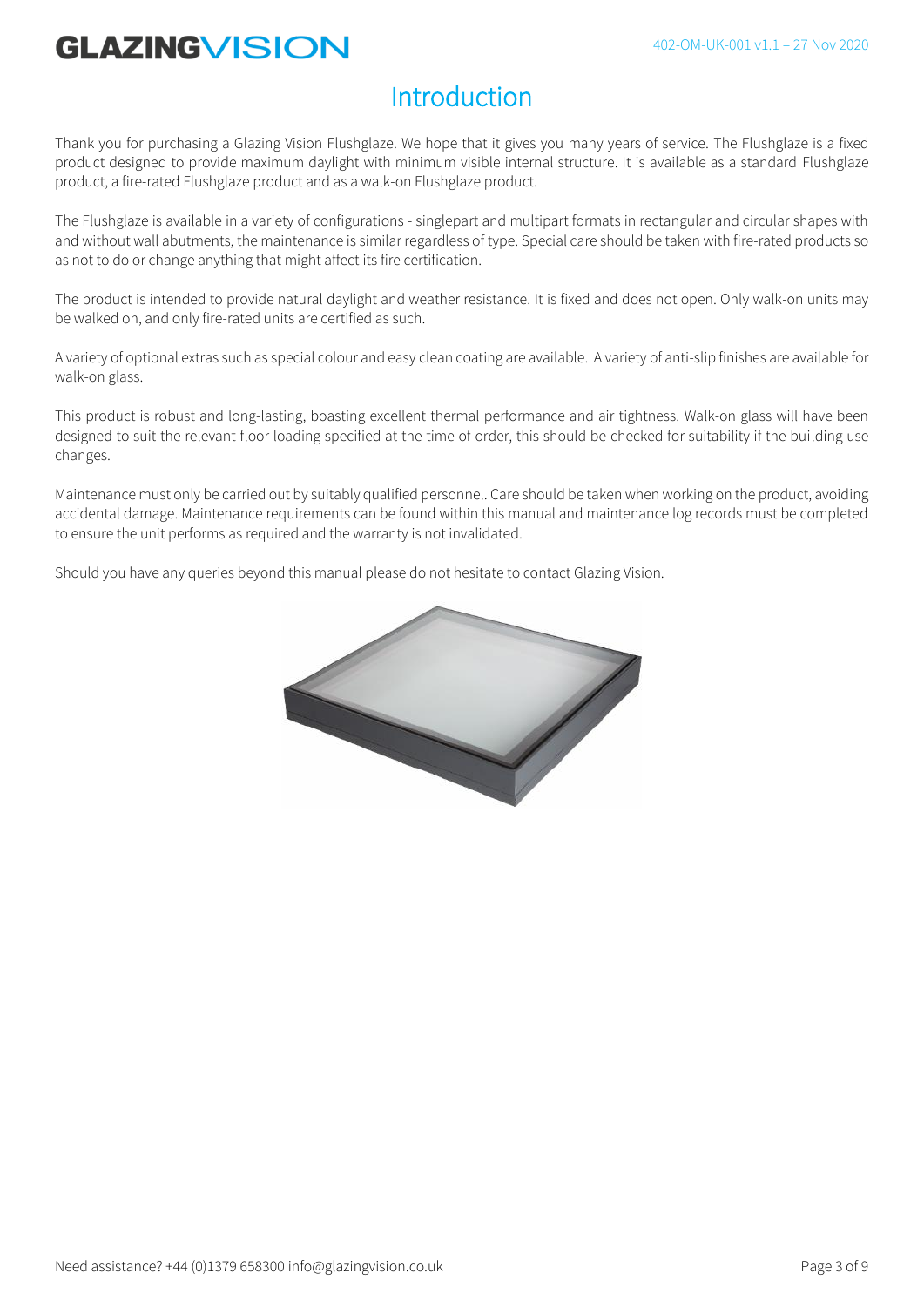## Safety Information

Accessing your rooflight in order to carry out routine maintenance may involve working at heights, working at an unusual angle, being in unfamiliar locations or all of these. Before work is commenced, stop and consider the best way to carry out the task and what hazards you might encounter.

| <b>GLAZING</b><br><b>VISION</b> | Let our experts carry out your routine maintenance with a maintenance contract.<br>$\mathbb{C}$<br>+44 (0)1379 658300<br>info@glazingvision.co.uk<br>$\times$                                                                                                                                                                                                                                                                                                                                                                                                                                                                                                                                                                                              |
|---------------------------------|------------------------------------------------------------------------------------------------------------------------------------------------------------------------------------------------------------------------------------------------------------------------------------------------------------------------------------------------------------------------------------------------------------------------------------------------------------------------------------------------------------------------------------------------------------------------------------------------------------------------------------------------------------------------------------------------------------------------------------------------------------|
|                                 | Consider:<br>How you will safely access your rooflight to carry out maintenance.<br>Any openings, voids or unprotected edges that might pose a significant risk whilst working at height.<br>Using an elevated platform, cherry picker or scaffolding in preference to a ladder.<br>If specialist access is needed.<br>What personal protective safety equipment is required.<br>How you will transport equipment to the rooflight.<br>How you will work so as not to drop equipment.<br>Your personal capability to safely carry out the task.<br>Wearing suitable clothing so as not to snag or catch on things.<br>Impact of weather on the task, especially driving rain and high winds.<br>If in doubt, please contact Glazing Vision for assistance. |
|                                 | Anticipated hazards may include:<br>Falls from height.<br>Unsafe use of ladders.<br>Equipment falling from height.<br>Slips, trips and falls.<br>Fragile roof areas.<br>Finger or clothing entrapment in mechanical or moving parts.                                                                                                                                                                                                                                                                                                                                                                                                                                                                                                                       |
|                                 | Do not attempt to repair, move or dismantle the product unless suitably competent and qualified to do so,<br>with the appropriate safety measures in place. Any repairs and/or movement of the product may invalidate<br>the warranty. Please seek advice from Glazing Vision.                                                                                                                                                                                                                                                                                                                                                                                                                                                                             |



## Warning

#### The following warnings are here to prevent personal injury and damage to the product. Please follow them explicitly.

- The product must be properly installed and commissioned in accordance with the installation manual before it is used.
- Use the product only for its intended purpose.
- Regular cleaning and maintenance must be carried out according to the guidelines described in this manual.
- Glazing Vision strongly recommends that any work is carried out by suitably qualified individuals (e.g. Glazing Vision trained personnel or contractors).
- Do not place anything on, walk or sit on the unit (except if a walk-on unit).
- Avoid dragging or placing metal (or other similar material) items on/over the product as this may scratch the glass or damage the paint.

For more information or assistance please contact Glazing Vision.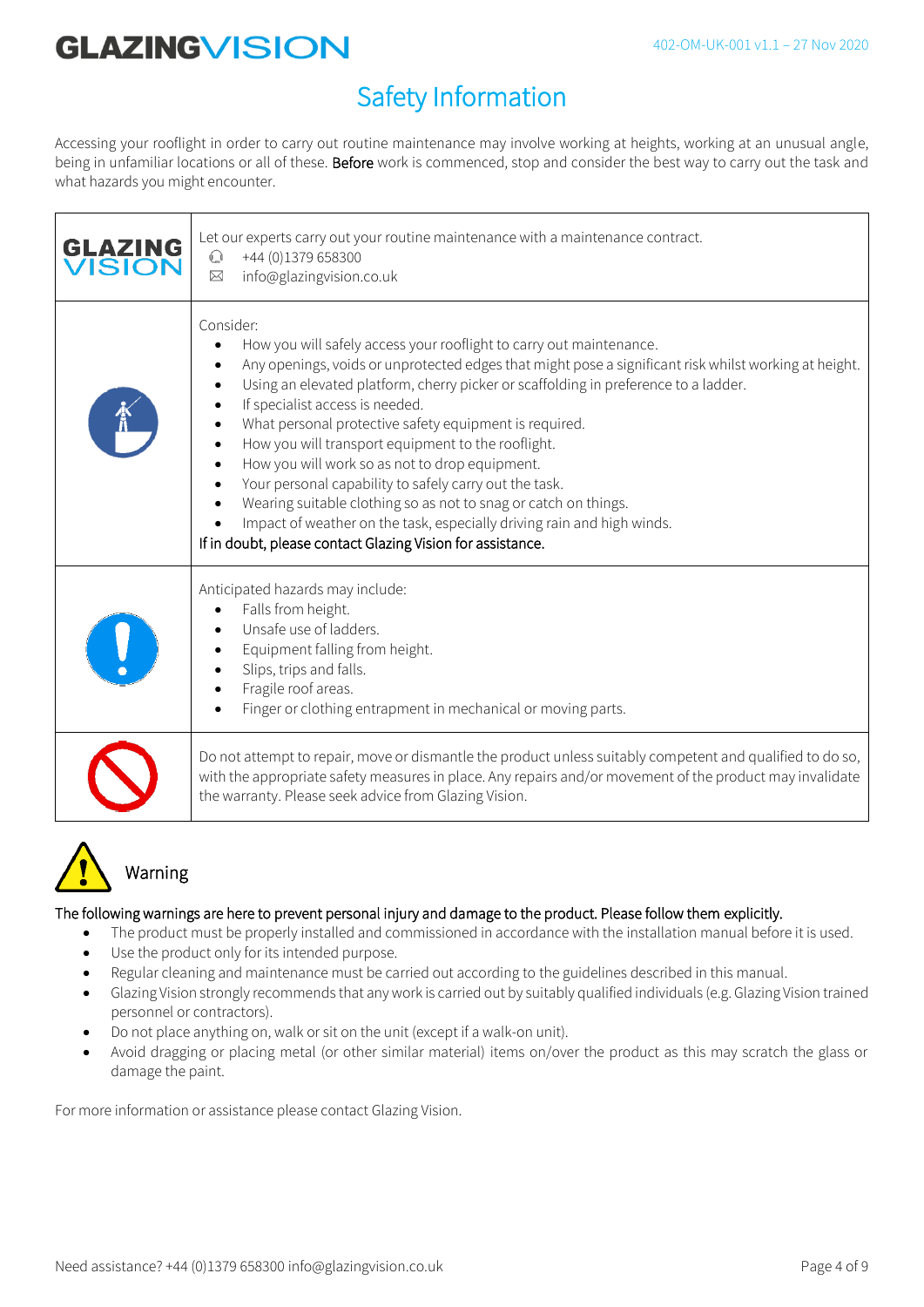### Glass Specification and Breakage Instructions

### Glass Specification

Various options are available at time of order. If specific data is required for the glazing, please contact your supplier for a glass data sheet covering the specification installed within your unit. Walk-on glass will have been designed to suit the relevant floor loading specified at the time of order, this should be checked for suitability if the building use changes.

#### Breakage Instructions

Glass breakage is not covered under the product warranty. In the event of the glass being damaged please contact Glazing Vision for assistance.

Should a walk-on glazing unit break for any reason, it is imperative that use of the walk-on unit is stopped immediately. The walkon glazing unit in its entirety is designed to take the rated load and includes some redundancy. In the event of one pane being broken whilst a person is standing on the unit, there is no immediate risk of full failure of the unit, however in this state the redundancy in the unit is lost - if the further panes were to be broken, serious injury could occur.

### Routine Maintenance

### General Maintenance and Safety

To keep the Flushglaze in good working order:

• Do not place anything on, walk or sit on the unit (except if it is a walk-on product).

#### Specific Maintenance Requirements

Maintenance must only be carried out by suitably qualified personnel\*. The following maintenance requirements must be completed and logged on the sheets at the back of this manual. Glazing Vision can offer a service/maintenance contract – please contact us for further details.

\*Suitably qualified assumes Glazing Vision Engineers or Approved Installers (installers that have attended a Glazing Vision installation training course for this product and carry 'Approved Installer' status), or an experienced service engineer.

#### *Annual Requirements (at least annual - recommended every 6 months)*

- Check the integrity of the glazing unit(s) (there should not be any misting or condensation).
- Check that all fixings are appropriately tightened.
- Clean and inspect all rubber/silicone seals, contact Glazing Vision to arrange for replacement seals to be fitted if required.

### *Cleaning Requirements*

Regular cleaning should be carried out, increasing the frequency if the area is subject to excess debris such as falling leaves or heavy soiling from atmospheric pollution. Due to the Flushglaze's unique bonding method and the pitch built into the upstand, there should be no water ponding on the glass when installed correctly.

Any standard glass cleaning product can be used to clean the glazing unit(s). However, take care not to use abrasive materials or cleaners as this may affect the unit and its finish. The framework of the unit can be cleaned using warm soapy water with a soft lint free cloth.

- Clear any debris from and around the unit.
- Clean the glass and inspect the integrity of the glazing unit(s).
- Clean the frame and inspect the finish integrity.
- Clean and inspect all rubber/silicone seals, contact Glazing Vision to arrange for replacement seals to be fitted if required.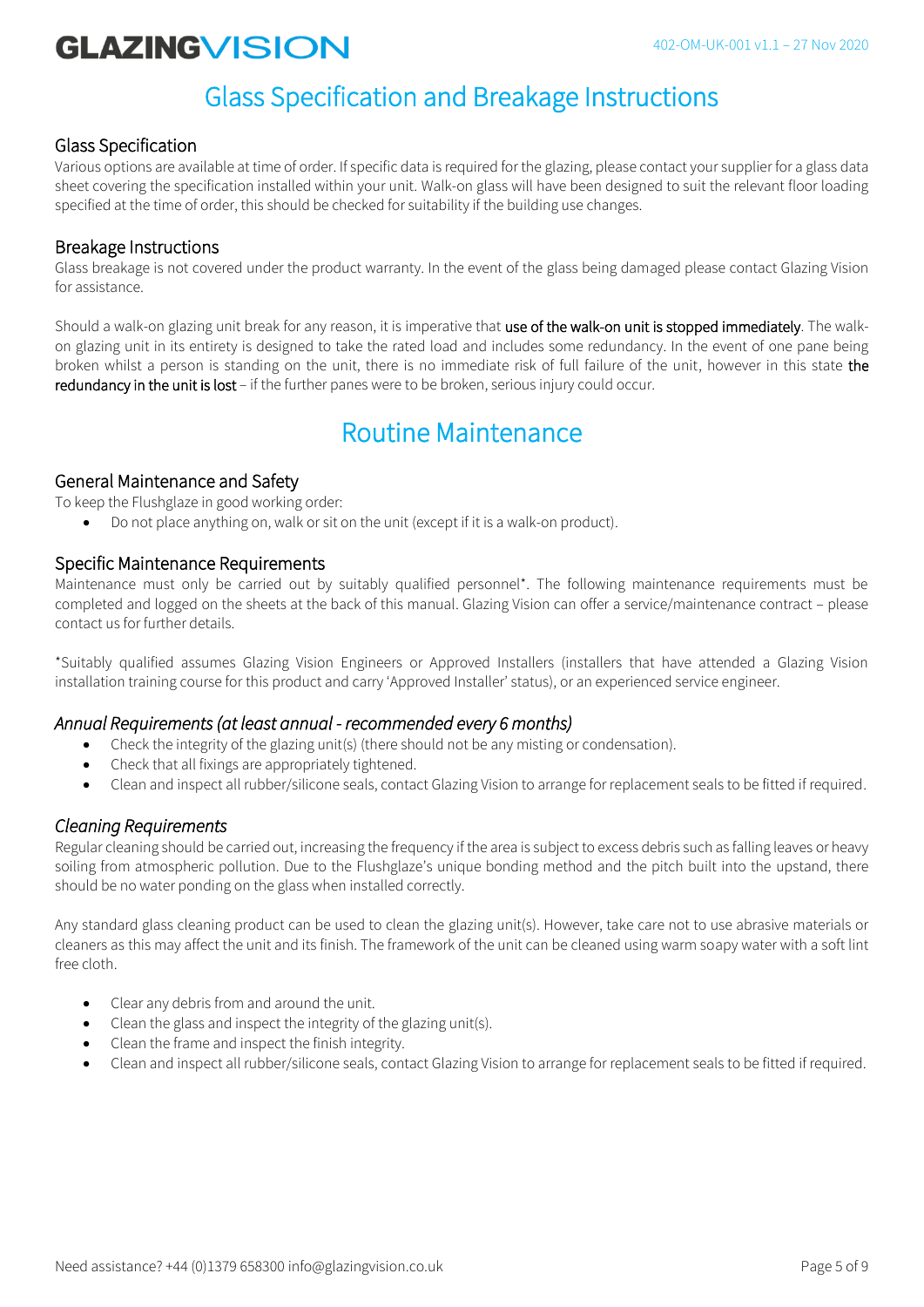## Disposal at End of Life

Glazing Vision design products with ease of recyclability at end of life in mind. Many of the main components used are widely recyclable and we encourage you to recycle the unit and/or dispose of the component parts responsibly, in accordance with the guidance from your local authority.

This product comprises the following materials:

| Aluminium framework and corner brackets                          | Widely accepted for recycling at local recycling depots.                                    |
|------------------------------------------------------------------|---------------------------------------------------------------------------------------------|
| Stainless steel<br>(Fixings, nuts, bolts, screws, brackets etc.) | Widely accepted for recycling at local recycling depots.                                    |
| Glass                                                            | Widely accepted for recycling. Check disposal locations with your local<br>recycling depot. |
| PVC/nylon/plastic                                                | Recyclable - check disposal with your local recycling depot.                                |
| Rubber seals and silicone sealant                                | Not currently recyclable.                                                                   |

### Security and Certification

### Standard and Walk-On Flushglaze Units

The Flushglaze is designed with security as a priority. It is tested to LPS2081 Issue 1:2015. It is approved by the Loss Prevention Certification Board (Cert/LPCB ref: 1347a) and Secured by Design:

#### Secure (Security Rating A)

The inner pane must be at least 8.8 mm PVB laminated glass (two 4 mm thick panes separated by an 0.8 mm thick PVB interlayer).

#### Secure+ (Security Rating B)

The inner pane must be at least 9.5 mm ionomer laminated glass (two 4 mm thick panes separated by a 1.5 mm thick ionomer interlayer).

### Fire-Rated Flushglaze Units

The Fire-Rated Flushglaze has been tested and certified for 30 minutes integrity and 30 minutes insulation. Tests were by Building Research Establishment (BRE) Watford (13 Nov 2007) and approved by International Fire Consultants. The BRE test report is number 239658 and the field of application report is number IFCA/08008.

### All Flushglaze Units

This product has been independently performance tested by the British Board of Agrément (certificate number 12/4895). To achieve certification, it underwent a rigorous testing regime that included weathertightness, security, thermal performance, structural integrity and durability of paints and sealants.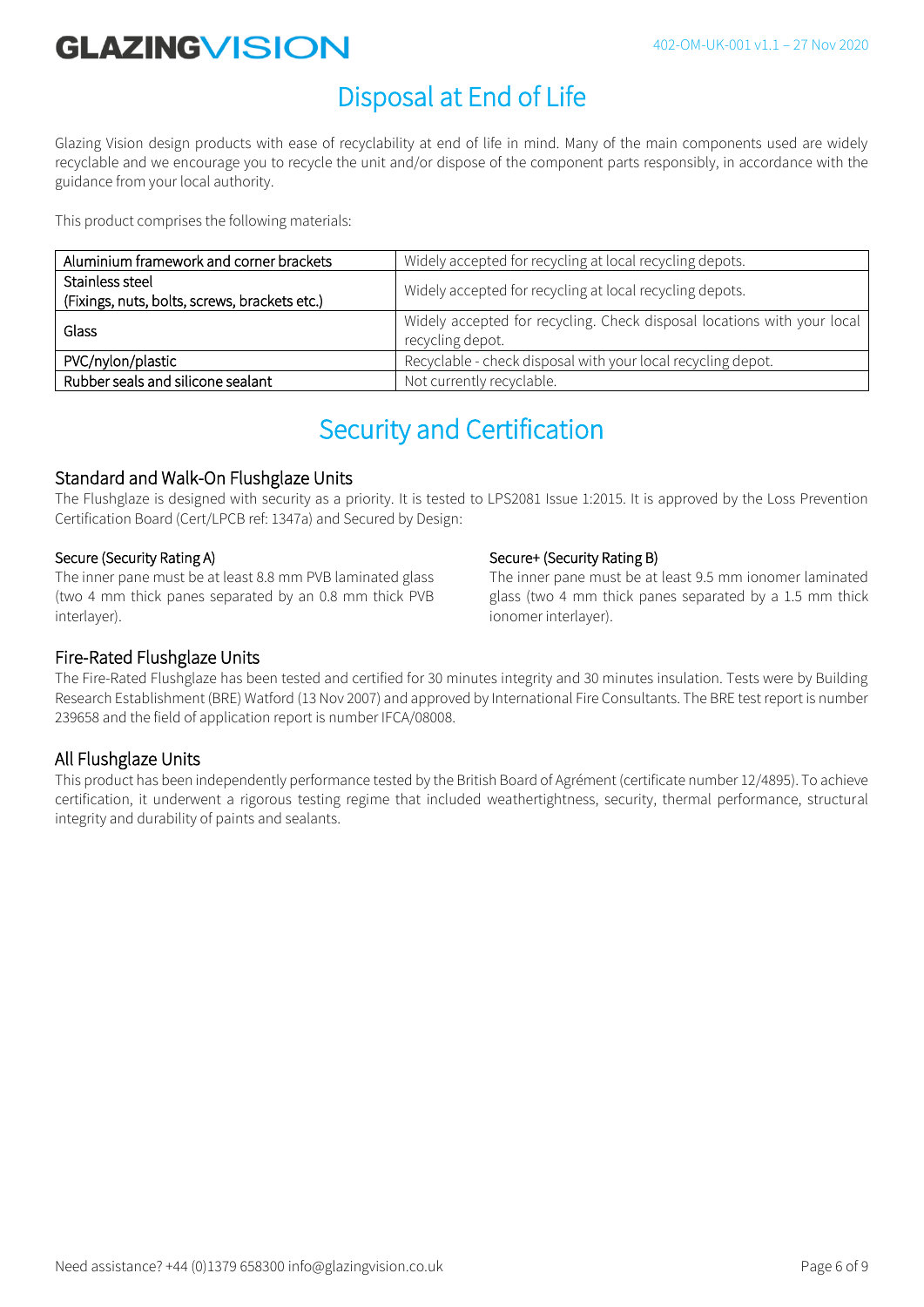## Serial Number

Each Glazing Vision product has a unique serial number. A label giving this serial number is affixed to the exterior of each Flushglaze. This number should be recorded within the maintenance log section of this manual for future reference. If you need to contact us for any reason, Glazing Vision may ask for the product's serial number to enable us to assist with your enquiry.



## Warranty Information

A warranty document will be provided with the product. If this is misplaced it can be found at www.glazingvision.co.uk/resources/warranties. To ensure the warranty is maintained, the product must be regularly maintained/serviced in accordance with the instructions in this manual.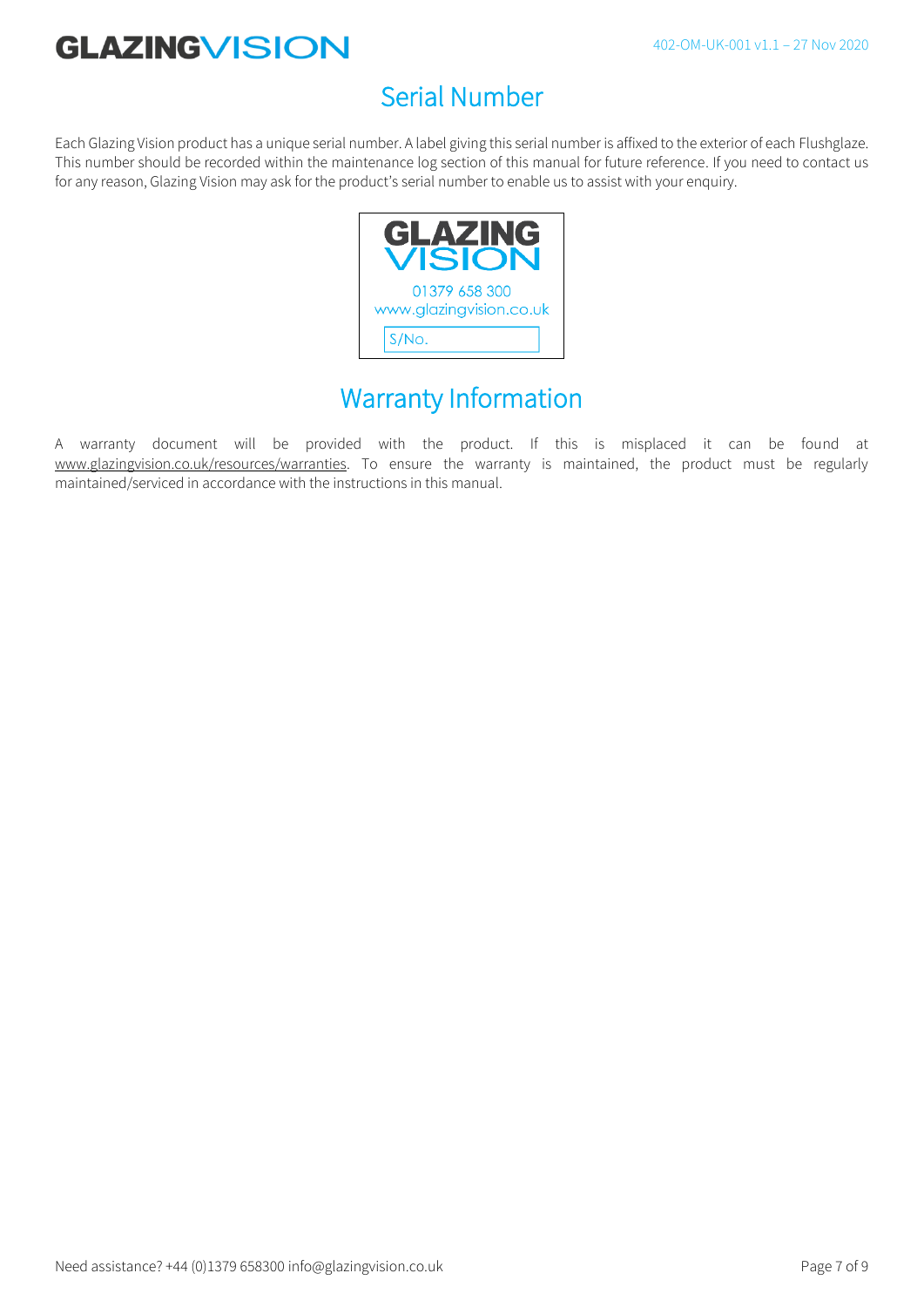### Maintenance Log

Project Address: …………………………………………………………………………………………………………………………………. Unit Serial Number: ……………………………………………………………………………………………………………………………...

| <b>Work Completed</b>                                      | <b>Notes</b> | Name | Date |
|------------------------------------------------------------|--------------|------|------|
| Annual Requirements yes/no<br>Cleaning Requirements yes/no |              |      |      |
| Annual Requirements yes/no<br>Cleaning Requirements yes/no |              |      |      |
| Annual Requirements yes/no<br>Cleaning Requirements yes/no |              |      |      |
| Annual Requirements yes/no<br>Cleaning Requirements yes/no |              |      |      |
| Annual Requirements yes/no<br>Cleaning Requirements yes/no |              |      |      |
| Annual Requirements yes/no<br>Cleaning Requirements yes/no |              |      |      |
| Annual Requirements yes/no<br>Cleaning Requirements yes/no |              |      |      |
| Annual Requirements yes/no<br>Cleaning Requirements yes/no |              |      |      |
| Annual Requirements yes/no<br>Cleaning Requirements yes/no |              |      |      |
| Annual Requirements yes/no<br>Cleaning Requirements yes/no |              |      |      |
| Annual Requirements yes/no<br>Cleaning Requirements yes/no |              |      |      |
| Annual Requirements yes/no<br>Cleaning Requirements yes/no |              |      |      |
| Annual Requirements yes/no<br>Cleaning Requirements yes/no |              |      |      |
| Annual Requirements yes/no<br>Cleaning Requirements yes/no |              |      |      |
| Annual Requirements yes/no<br>Cleaning Requirements yes/no |              |      |      |